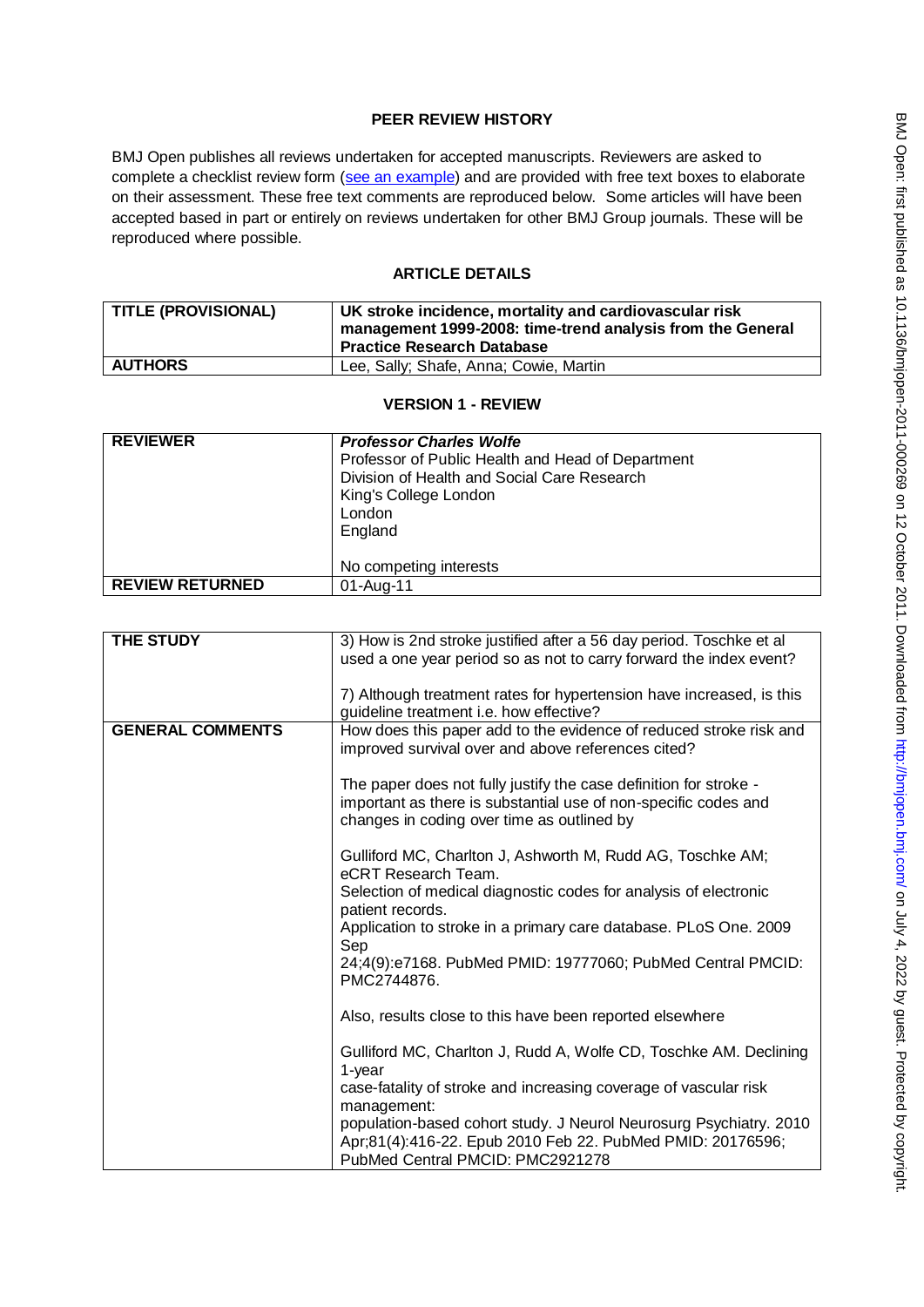| <b>REVIEWER</b>        | <b>Craig Anderson</b>                                                                                   |
|------------------------|---------------------------------------------------------------------------------------------------------|
|                        | Professor of Neurology                                                                                  |
|                        | Royal Prince Alfred Hospital, University of Sydney, and The George<br>Institute, Sydney, NSW, Australia |
| <b>REVIEW RETURNED</b> | 05-Aug-2011                                                                                             |

| <b>REPORTING &amp; ETHICS</b> | No guideline checklist is required for this primarily descriptive study. |
|-------------------------------|--------------------------------------------------------------------------|
|                               | The authors are employees/consultants for a pharmaceutical               |
|                               | company (Boehringer Ingelheim) as stated (which have released a          |
|                               | new anticoagulation agent as an alterative to warfarin, which is not     |
|                               | stated), but despite this clear COI the analyses, presentation and       |
|                               | discussion appears well balanced.                                        |

# **VERSION 1 – AUTHOR RESPONSE**

All changes made to the manuscript as detailed below have been highlighted in yellow in the revised document. References have been reformatted to comply with the BMJ Open required format.

Reviewer 1: How is 2nd stroke justified after a 56 day period. Toschke et al used a one year period so as not to carry forward the index event?

Author's Response: The 56 day period was chosen to ensure that the stroke code for the initial stroke was recorded within the GPRD patient record. This was to allow a time delay between a patient being treated in hospital and the GP receiving a letter and entering the data onto the GPRD system. GPRD guidelines state that a GP should enter the event into the system using the first day of the event (i.e. hospital admission date) as the event date. For this reason we can be confident that we have captured initial stroke events correctly.

The reviewer's comment is suggesting that the same stroke event may be entered into a patient's record multiple times during the year following the stroke. In order to ensure that we did not record stroke follow up entries as a secondary stroke, we used a restricted code list which included only acute stroke events, and did not include any of the codes for stroke rehabilitation or stroke monitoring. We assumed that there was a possibility of a GP entering a stroke code more than once in reference to the same stroke event within a limited time frame of 56 days, but beyond this it is more likely that a second coded stroke is a secondary event.

We are aware of the reference suggested by the reviewer, however using the one year gap implies that no second stroke could have happened during the 12 months following the first (initial) stroke and we do not think this assumption is clinically sound.

Reviewer 1: Although treatment rates for hypertension have increased, is this guideline treatment i.e. how effective?

Author's Response: This study investigated the prescribing trends in anti-hypertensives in stroke patients. We were interested in whether this increased prescribing could be one of the factors contributing towards the decrease in the incidence of stroke events and the improvement in post stroke survival. We therefore looked at blood pressure readings from the cohort of patients over time to see whether the anti hypertensive medication was reducing blood pressure. At a population level we found that as the prescribing of anti hypertensives increased the average blood pressure decreased between 1999 and 2009, from (151/84) to (143/81). This pattern was most apparent within the older age groups. Despite the obvious pattern, we cannot ascertain that there is a causal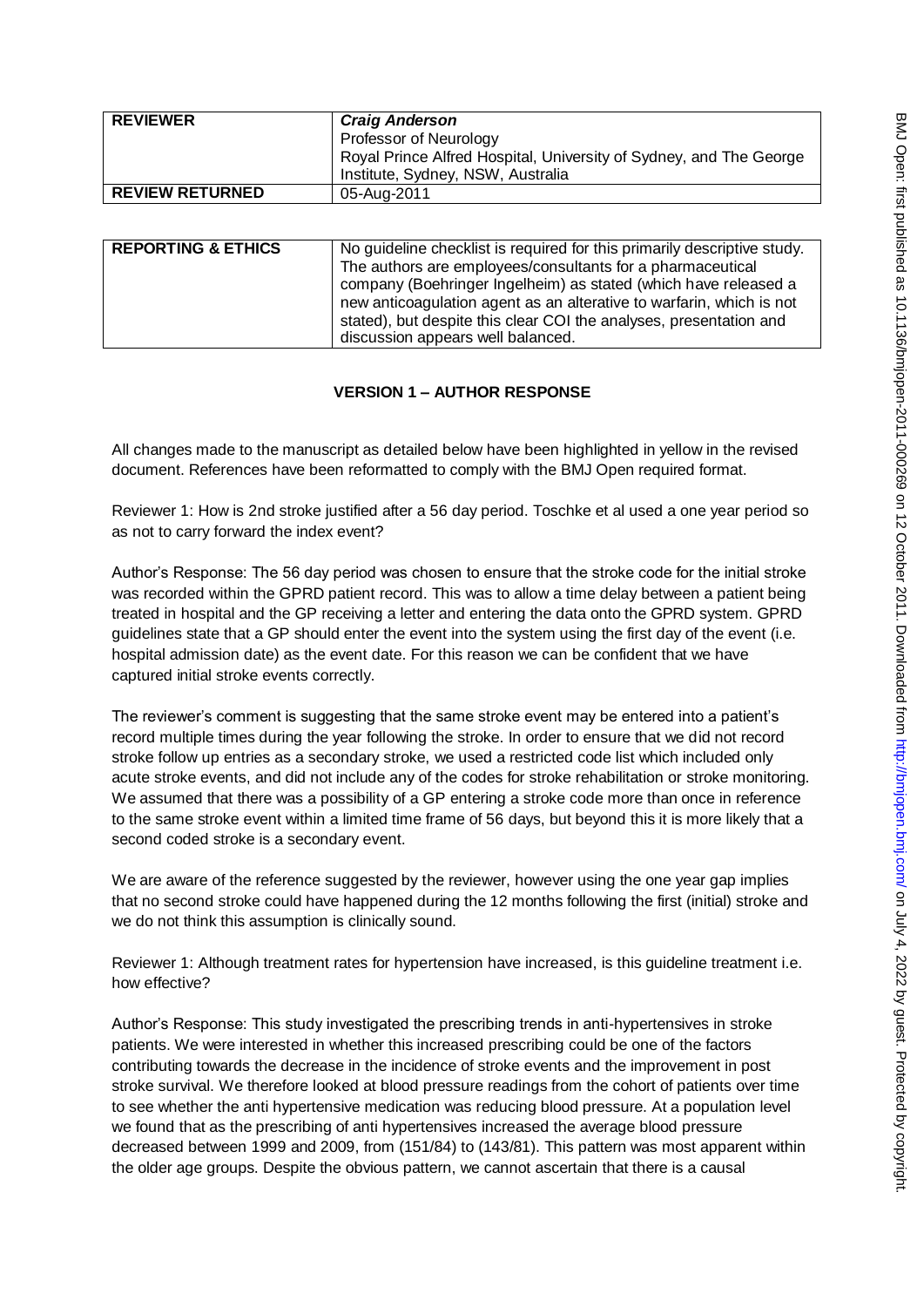relationship between higher prescription of anti hypertensives and lower blood pressure. As stated in the limitations of the study, there are other factors which could affect this relationship such as diet and exercise that are not recorded in the database.

Reviewer 1: How does this paper add to the evidence of reduced stroke risk and improved survival over and above references cited?

Author's Response: This paper adds greatly to the evidence of reduced stroke and improved survival. Although the conclusion of the study is the same as the conclusions of other studies on the subject, this study provides evidence that the pattern is consistent across the whole of the UK, whereas earlier studies cited were either conducted in other countries, or used regional data from the UK only. Our study is also the largest study to investigate stroke incidence and survival in the UK, and the most up to date.

Reviewer 1: The paper does not fully justify the case definition for stroke - important as there is substantial use of non-specific codes and changes in coding over time as outlined by

Gulliford MC, Charlton J, Ashworth M, Rudd AG, Toschke AM; eCRT Research Team. Selection of medical diagnostic codes for analysis of electronic patient records. Application to stroke in a primary care database. PLoS One. 2009 Sep 24;4(9):e7168. PubMed PMID: 19777060; PubMed Central PMCID: PMC2744876.

Author's Response: The following statement has been added to the Methods section of the manuscript to better describe the case definition and the code selection for stroke: Stroke codes used were those which described acute stroke events only- any codes for monitoring or stroke rehabilitation were excluded to ensure that we correctly identified the initial stroke event and did not record follow up of the same stroke as a secondary stroke event. Reviewer 1: Also, results close to this have been reported elsewhere

Gulliford MC, Charlton J, Rudd A, Wolfe CD, Toschke AM. Declining 1-year case-fatality of stroke and increasing coverage of vascular risk management: population-based cohort study. J Neurol Neurosurg Psychiatry. 2010 Apr;81(4):416-22. Epub 2010 Feb 22. PubMed PMID: 20176596; PubMed Central PMCID: PMC2921278.

Author's Response: The subject of our paper is indeed similar to that conducted by the reviewer, and uses the same data source. Therefore it is reassuring that our results are in agreement, despite the fact that the two groups of authors have used differing rationale to choose the code lists to identify stroke events.

The focus of our paper is different to the Gulliford et al paper, and provides much useful information on stroke patients in the UK over and above the information provided in Gulliford et al. Our paper investigates a greater number of relevant co morbidities of patients who have suffered a stroke, and looks at anticoagulation prescribing before and after stroke as well as anti hypertensives, statins and anti platelets. Our paper also includes a further investigation into the subgroup of patients suffering from atrial fibrillation prior to their initial stroke.

Furthermore, our study used more recent data and shows that the trend in stroke incidence and stroke mortality continues for an additional three year period up to the end of 2008. It also includes a longer follow up period, and we were able to look at 5 year survival following stroke compared to the 1 year mortality in Gulliford et al.